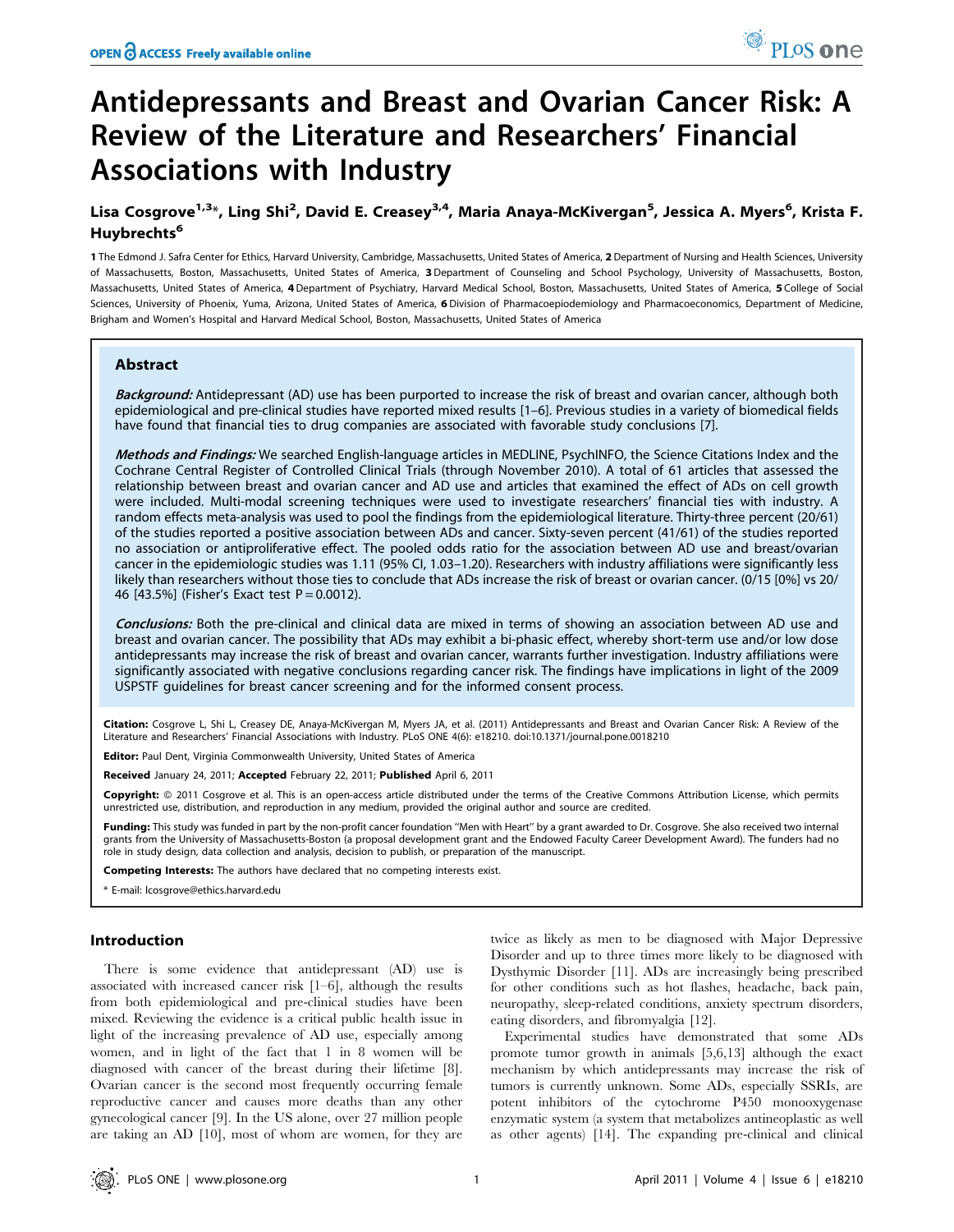research on CYP450 enzymes and the deleterious effects of these enzymes on the metabolism and therapeutic efficacy of tamoxifen and other antineoplastic agents [15] has led to concerns that ADs may directly enhance tumor cell proliferation.

The results of epidemiological studies examining an association between AD use and breast cancer [1–4] have been inconsistent. Several of these studies relied on older datasets from before the widespread use of SSRIs [16–18]. Given the number of women who are currently taking SSRIs, it is important to systematically review the most recent pre-clinical and epidemiological studies that have included this class of antidepressants. Including both epidemiological and pre-clinical studies allows for a more thorough assessment of the literature regarding breast and ovarian cancer risk and AD use by addressing the issue of biological plausibility.

A growing area of concern in the biomedical sciences, including oncology, is the potential for financial conflict of interest to influence the outcome of a study [19,20]. The specific mechanisms by which industry influence may operate remain unclear and are most likely varied. For example, researchers who had financial associations with manufacturers of drugs have been found to be less likely to criticize the safety of the drug than researchers without those ties [21]. Other studies have shown an association between company sponsorship and favorable study outcome [22]. To our knowledge, our study is the first one to examine researchers' industry ties and their conclusions on the relationship between breast and ovarian cancer risk and AD use.

## Methods

#### Data Sources

A list of FDA approved antidepressants was generated and a search was conducted for English language articles in MEDLINE (via ISI Web of Knowledge), PSYCINFO, Science Citations Index, and the Cochrane Database of Controlled Trials Register (no year limits through November 2010). Following Lawlor et al. [23], various Medical Subject Headings (MeSH) and free text terms were combined (e.g., ovarian cancer and antidepressants; breast carcinoma SSRIs, Tricyclics, MAO inhibitors'') in order to generate a list of published human and animal studies that examined the relationship between ADs and breast and ovarian cancer. (See Text S1 for a detailed description of the search strategy.) We identified additional studies by searching the reference section of selected articles. One of the authors (DC) has expertise in psychopharmacology and psychogenomics and provided titles and abstracts of additional studies.

## Study Selection

The main criteria for study selection were 1) clinical studies (including randomized controlled trials, case-control, prospective and retrospective cohort studies) that assessed the relationship between AD use and breast and ovarian cancer and 2) preclinical studies that that assessed the carcinogenic properties of ADs on tumor lines or in animals. Carcinogenic was defined as ''mutagenetic,'' ''clastogenetic,'' ''epigenetic,'' ''mitogenetic,'' ''cytogenetic," "genotoxic," "tumorigenic," neoplastic, "anti-apoptotic,'' ''teratogenetic,'' ''associated with sister chromatid exchanges,'' and ''induction of genomic instability.'' We excluded studies that examined medications other than ADs (e.g., antihistamines which have a similar molecular structure to ADs), and human studies that did not empirically assess the relationship between ADs and breast and ovarian cancer (e.g., anecdotal case reports). We also excluded epidemiological studies that assessed the relationship between AD use and other cancer types (e.g. lung) as they were beyond the scope of this review.

Electronic database searches, reference mining and consultation with an expert in the field yielded 4,343 citations. Although our search identified 2,106 clinical trials in the Cochrane Central Register of Controlled Trials, no randomized or quasi randomized controlled trials were found to have breast or ovarian cancer as any outcome measure. After removing duplicates, 4,120 were excluded based on the title or abstract review (using the study selection criteria described above), 184 records were requested and 183 (99.5%) were retrieved and reviewed. Of the retrieved records, 122 were rejected because they did not meet study inclusion criteria (e.g., case reports, editorials, commentaries, assessed medications other than ADs). Studies that assessed the interrelationship among serotonin, SSRIs, certain TCAs, prolactin, and tamoxifen, and how these inter-relationships affect pharmacodynamics and cancer risk, were retrieved and underwent a preliminary review. The remaining articles  $(N = 61)$  underwent full review (Figure 1).

#### Data Extraction

Any concerns regarding eligibility were discussed and agreed upon by the investigators. For the 61 articles that met our study criteria, one investigator (LC) originally abstracted data about the relationship between ADs and cancer and another (LS for the epidemiological studies, DC for the pre-clinical ones) independently reviewed the data. Abstraction of the data took place prior to screening for industry associations and reviewers were blinded with regard to knowledge about the researchers' industry associations. Because a main objective of the present study was to identify the original researchers' stated conclusions regarding breast and ovarian cancer risk and ADs, (i.e., No Association vs. Yes Association) there was little ambiguity in terms of how to abstract the data. There was one discrepancy which was resolved by consultation with an outside expert who was blinded to knowledge about industry associations.

#### Data Synthesis

Twenty–six epidemiological studies were reviewed [1,2,4,16– 18,24–43] and designated according to authors' findings as A) No association B) Yes Association. The latter category included those studies that found subsamples of women with elevated risks (e.g., women over 50) or researchers who reported one or more statistically significant associations between AD use and cancer (e.g., significant findings for SSRIs on  $ER-PR-$ ,  $ER+/PR$ tumors). In addition, we performed a meta-analysis using the main effect estimate from each of the 26 epidemiological studies. Most studies reported effect estimates as odds ratios. In all cases where a relative risk or hazard ratio was reported, outcome was rare, and we assumed that these measures approximate the odds ratio. In studies with two main effects (one for SSRI exposure and one for TCA exposure or one for risk of breast cancer and one for risk of ovarian cancer), we used the estimate for the SSRI exposure or for risk of breast cancer, since the effect of SSRI exposure on the risk of breast cancer was the most commonly investigated causal effect. As a sensitivity analysis, we calculated pooled estimates with the opposite set of estimates included (including the estimate for TCA exposure from studies that reported separate estimates for SSRI and TCA use and including the estimate for ovarian cancer from studies that reported separate estimates for breast and ovarian cancer). Analysis was also performed separately in the subset of studies that reported investigating SSRI exposure and the subset of studies that reported investigating TCA exposure. A randomeffects meta-analysis model was used to account for the heterogeneity across studies [44] and a funnel plot was examined for evidence of publication bias. Table S1 provides a detailed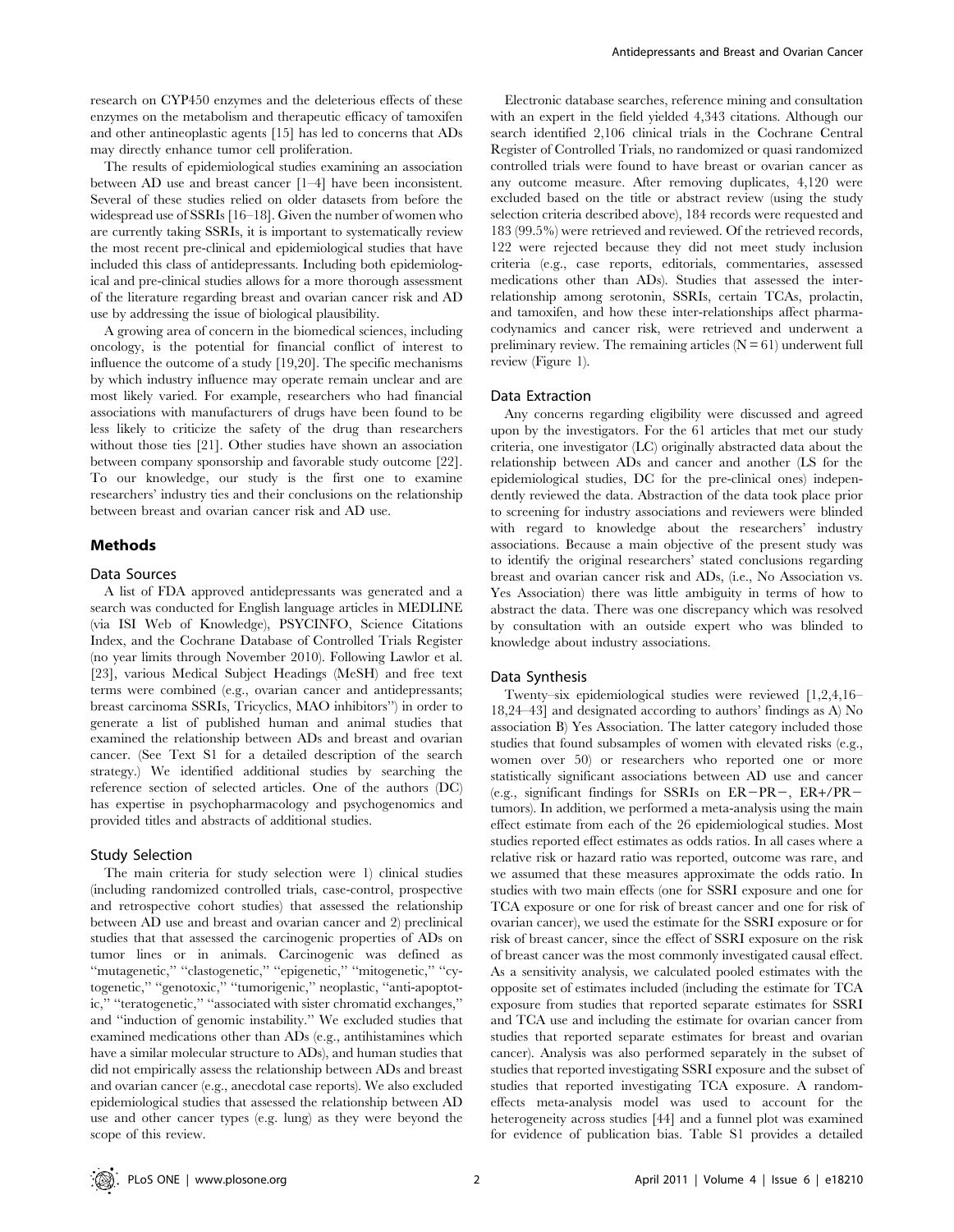

Figure 1. Literature search and study selection. doi:10.1371/journal.pone.0018210.g001

review and summarizes the study design, participants, exposure definitions, outcomes and conclusions of these 26 epidemiological studies (see also Table S2).

Thirty-five pre-clinical (i.e., animal and laboratory) studies were reviewed [5,6,13,45–76] and designated according to researchers' findings regarding ADs as being carcinogenic. Following this review the articles were then designated as A) Positive for carcinogenesis or B) Negative for carcinogenesis. The ''Negative'' designation also included studies that found ADs to have an antineoplastic/antiproliferative effect on cells or tumors. A detailed review of the pre-clinical studies is provided (see Table S3; see also Table S4).

We were also interested in discerning whether there was a connection between industry ties and qualitative conclusions about cancer risk and AD use. Using multimodal screening techniques, we examined the relationship between principal investigators' conclusions and their financial ties to the pharmaceutical industry. The multi-modal screening methods applied included: MED-LINE, (used to identify published papers that disclose author financial interests), and the following internet search engines: Lexis-Nexis, the U.S. Patent and Trademark Office internet site on patents awarded, and the internet site for SEC filings. The development of both criteria for ''holding a financial interest'' and for parameters regarding the timing of financial associations (5 years before and five years after a study was published) were based on standards set by government bodies, journals, and professional societies as well as based on prior publications [77,78]. Financial associations for this study included: being an employee of a pharmaceutical company; receiving honorarium; receiving research funding or research materials (equipment, drugs, cell cultures, etc); holding equity in a company; being a member or serving as a consultant to a pharmaceutical corporate board; providing expert testimony on behalf of the pharmaceutical company; and holding a patent, patent application or royalties on AD medication. Two investigators (LC and MM) screened for

financial associations and two (DC and LS) reviewed the disclosures. No author was coded as having a financial connection unless there was unambiguous information confirming the relationship. Only affiliations with manufacturers of ADs were included in our analysis. Only PIs were screened for industry associations, thereby minimizing the possibility that studies with multiple authors would be more likely to have an author with an industry association (vs. single authored studies). The statistical relationship between qualitative conclusions and funding source was analyzed using Fisher's Exact test. Statistical analysis was performed with Stata version 8.0 (Stata Corp, College Station, TX, USA).

#### Results

Over one-third (38.4% or 10/26) of the epidemiological studies reported statistically significant findings, of which 8 were casecontrol studies and 2 cohort studies. Almost one-third (28.6% or 10/35) of the pre-clinical studies reported a positive finding with regard to the AD agent being carcinogenic, a tumor promoter, or genotoxic. Thus, 32.8% (20/61) of the epidemiological and preclinical studies reported an association between ADs and cancer (Figure 2). There was no strong evidence of publication bias for the epidemiological studies based on a visual inspection of the funnel plot, although there is some asymmetry suggesting smaller studies with negative associations might be under-represented in the literature (Figure 3).

The pooled odds ratio of 1.11 (95% CI, 1.03–1.20), suggests that ADs may be associated with a small increase in breast and ovarian cancer risk (see Table 1). When we instead included the estimates for TCA and ovarian cancer, the effect was attenuated  $(1.05, 95\% \text{ CI}, 0.98-1.14)$ . When we estimated the pooled effect separately by AD class, we found a slightly stronger effect for SSRIs (1.07, 95% CI, 0.99–1.51) than for TCAs (1.04, 95% CI 0.95–1.13). Moreover, all studies except one included in the SSRI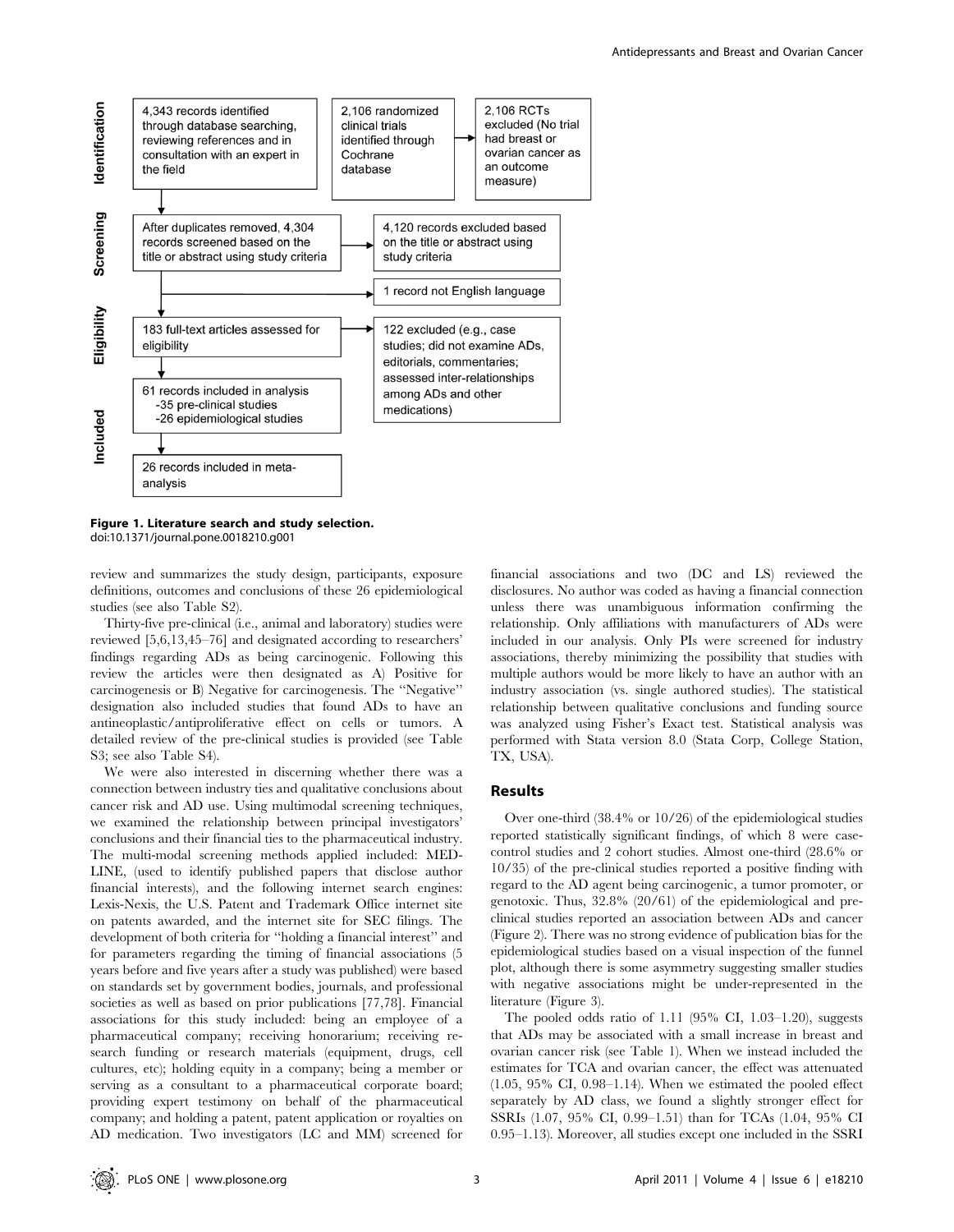

Figure 2. Summary of results. doi:10.1371/journal.pone.0018210.g002

analysis reported a positive association (Figure 4), whereas the evidence for TCAs was more mixed, with 9 studies reporting a positive association, 6 studies a negative association, and one study a null association (Figure 5).

None of the 4 epidemiological studies for which the principal investigator (PI) had industry ties reported a positive association between AD use and cancer risk. Of the 22 studies for which the PI had no industry ties, 45% (10/22) reported positive findings. Likewise, none of the 11 pre-clinical studies for which the PI had industry ties reported positive cancer findings. Of the 24 studies for which the PI had no industry ties, 42% (10/24) reported that ADs were carcinogenic, tumor promoters, genotoxic, or neoplastic. Thus, in total, none of the 15 researchers who had industry ties reported positive cancer findings, compared with 43% of the researchers without industry ties. There was a statistically significant relationship between researchers' industry ties and conclusions regarding ADs and cancer (2-sided Fisher's Exact test  $P = 0.0012$ ).

## **Discussion**

The meta-analysis of epidemiological studies suggests there may be a modest increase in the risk of breast/ovarian cancer with the use of ADs, especially SSRIs. Other potential explanatory factors for this finding include the role of depression itself rather than treatment with AD [79], failure to distinguish between short- and long-term exposure, and a failure to examine a possible non-linear dose related response as the mechanism for malignant cell proliferation [5,76,80,81]. This bi-phasic phenomenon is charac-



Figure 3. Funnel plot evaluating the presence of publication bias.

doi:10.1371/journal.pone.0018210.g003

terized by ''low-dose stimulation and high-dose inhibition'' [76] of malignant cell proliferation. Thus, rather than having fewer and less severe side effects, short-term use and/or low dose antidepressants could increase the risk of breast and ovarian cancer in women or exacerbate cancer cell growth in women in the early stages of breast and ovarian cancer. Large scale prospective cohort studies of women using SSRIs are needed in order to determine if ADs cause and/or enhance breast and ovarian tumor growth. Specifying induction time and exposure

Table 1. Empirical Bayes effect estimates and weights for the 26 epidemiological studies included in meta-analysis.

| <b>Study</b>          | Weight | <b>Effect Estimate</b> | 95% CI |      |
|-----------------------|--------|------------------------|--------|------|
| Chien                 | 26.08  | 1.15                   | 0.94   | 1.40 |
| Coogan                | 2.23   | 1.15                   | 0.89   | 1.49 |
| Coogan                | 18.60  | 1.11                   | 0.89   | 1.38 |
| Coogan                | 19.33  | 1.03                   | 0.83   | 1.28 |
| Cotterchio            | 18.60  | 1.14                   | 0.91   | 1.41 |
| Dalton                | 57.52  | 1.00                   | 0.96   | 1.05 |
| Danielson             | 9.10   | 0.98                   | 0.77   | 1.25 |
| Davis                 | 15.27  | 1.16                   | 0.92   | 1.45 |
| Dublin                | 15.66  | 0.99                   | 0.79   | 1.24 |
| <b>Fulton Kehoe</b>   | 50.83  | 1.05                   | 0.95   | 1.16 |
| <b>Gonzalez Perez</b> | 37.84  | 1.03                   | 0.88   | 1.20 |
| Haque                 | 43.40  | 1.12                   | 0.98   | 1.28 |
| Harlow & Cramer       | 5.02   | 1.17                   | 0.91   | 1.51 |
| Harlow                | 19.16  | 1.25                   | 1.01   | 1.55 |
| Haukka                | 25.51  | 1.27                   | 1.05   | 1.55 |
| Kato                  | 12.22  | 1.22                   | 0.96   | 1.54 |
| Kelly                 | 8.41   | 1.16                   | 0.91   | 1.48 |
| Moorman               | 28.01  | 1.01                   | 0.83   | 1.22 |
| Moorman               | 18.32  | 1.07                   | 0.86   | 1.34 |
| Sharpe                | 16.54  | 1.31                   | 1.05   | 1.64 |
| Steingart             | 33.17  | 1.16                   | 0.98   | 1.38 |
| Tamim                 | 33.29  | 1.23                   | 1.04   | 1.46 |
| Wallace               | 2.81   | 1.13                   | 0.87   | 1.46 |
| Wang                  | 39.46  | 1.06                   | 0.92   | 1.23 |
| Weiss                 | 8.51   | 1.08                   | 0.85   | 1.38 |
| Wernli                | 47.30  | 0.93                   | 0.83   | 1.05 |

doi:10.1371/journal.pone.0018210.t001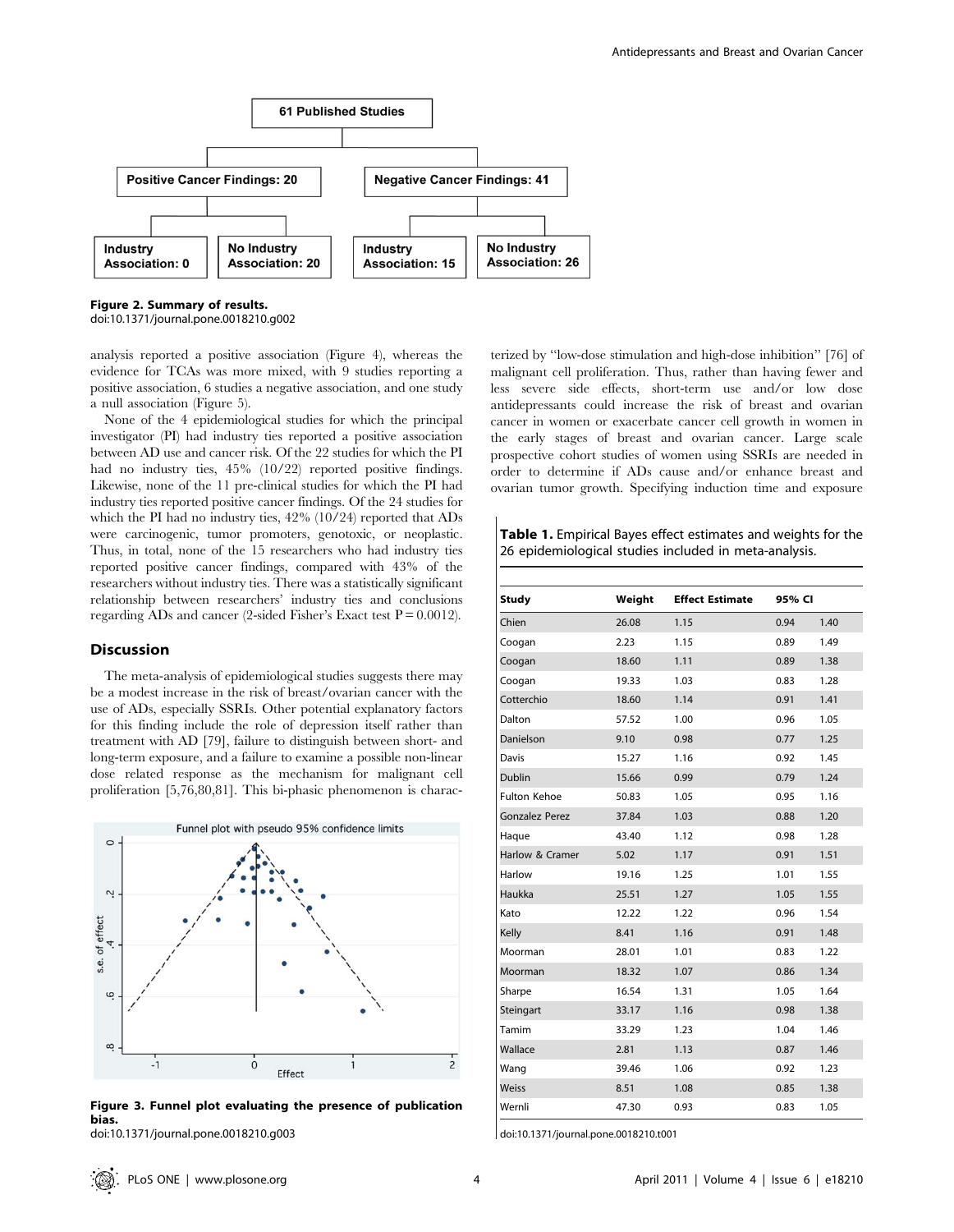

Figure 4. Empirical Bayes estimates of the study specific and the pooled estimate for SSRIs. doi:10.1371/journal.pone.0018210.g004



Figure 5. Empirical Bayes estimates of the study specific and the pooled estimate for TCAs. doi:10.1371/journal.pone.0018210.g005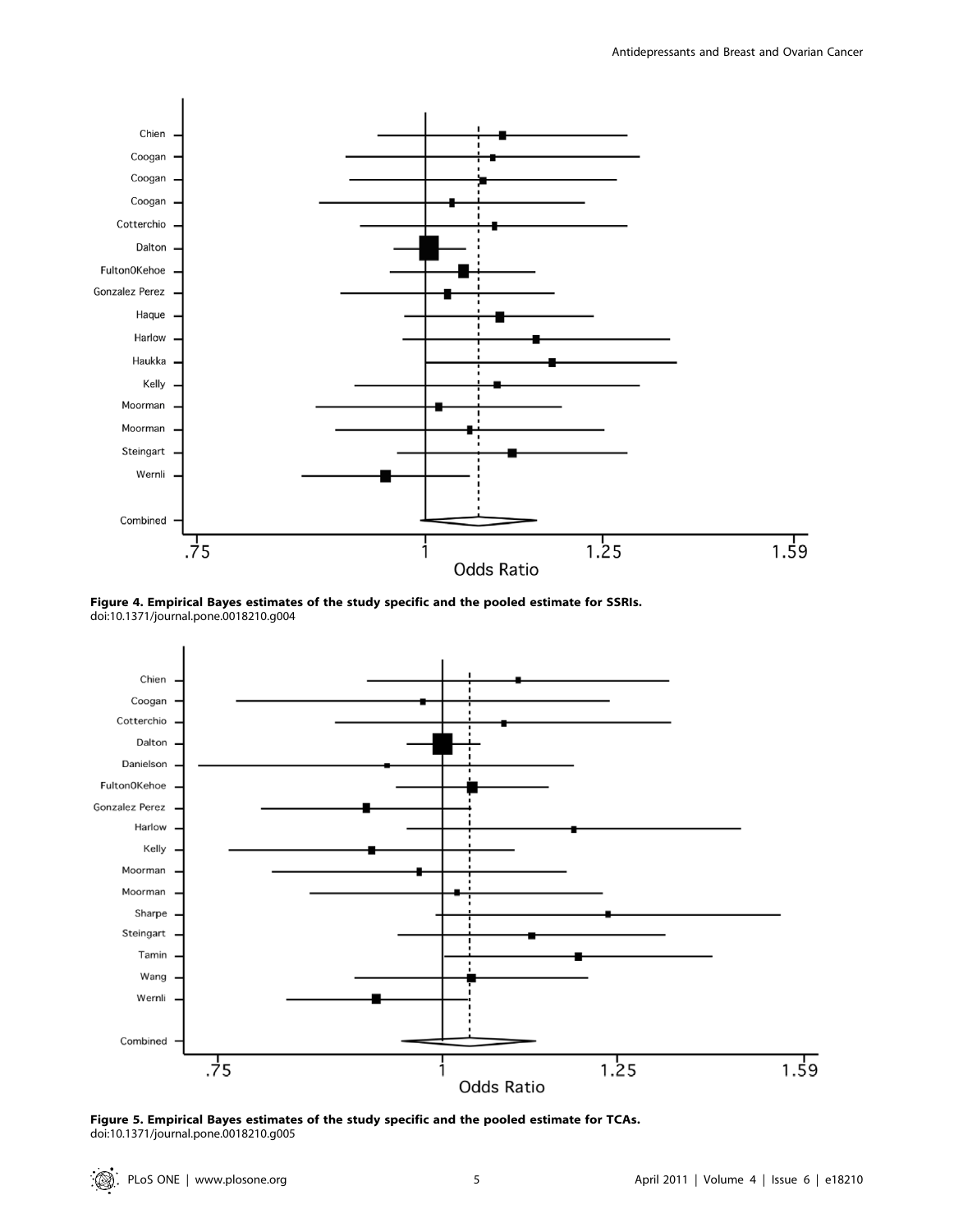also will allow future researchers to more accurately assess for dose and duration effects.

The fact that industry affiliations were significantly associated with negative findings regarding cancer risk raises public health and policy issues because there is increasing evidence that financial ties among industry, investigators, and academic institutions can affect the research process [82–84]. For example, re-evaluations of liver tissue of rats exposed to dioxin resulted in different conclusions about the liver cancer rates in those rats; industry sponsored reevaluations were associated with fewer cancer characterizations [85–87], which had an effect on the policy recommendations. Thus, financial associations between biomedical researchers and the pharmaceutical industry may result in the publication of incomplete or inaccurate results and imbalanced recommendations [20,88,90]. This is not to suggest that researchers with financial associations to industry intentionally designed studies to produce results favorable to manufacturers of ADs or that they misrepresented their results. The existence of researchers' industry associations points to a generic risk [91] that a financial conflict of interest may compromise the research process or undermine public trust; ''conflict[s] of interest do not imply that any [specific researcher] is improperly motivated.'' As Thompson, 2009, astutely notes, it is virtually impossible to determine that a particular decision during the research process was motivated by secondary interests (e.g., financial gain). Although space precludes a more extensive discussion, we agree with Thompson [91] that the generic risk incurred by financial conflicts of interest undermines public trust. ''[T]he point is to minimize or eliminate circumstances that would cause reasonable persons to suspect that professional judgment has been improperly influenced, whether or not it has (emphasis added)'' [91, p137]. Thus, we need to develop mechanisms and policies that enhance public trust in the biomedical field (e.g., by creating 'firewalls' between industry and academic researchers).

Moreover, there are many posited mechanisms for the link between conclusions and industry ties—mechanisms that can be subtle and unintentional. Our current regulatory system does not incentivize industry to develop maximally informative study designs [92], which may in turn reinforce implicit bias. For example, industry affiliated researchers are incentivized to design pre-clinical studies that use only those dosages that have been associated with antiproliferative effects. Our findings suggest that there is a need to either incentivize industry to use non-linear dose response models or change carcinogenicity guidelines (outlined below).

Given the lack of epidemiological data on low-dose SSRI use, the issue of informed consent becomes a complex and critical one. It is likely that women, especially women being prescribed adjunctive AD therapy for depression secondary to a breast or ovarian cancer diagnosis or as adjunctive therapy for pain and hot flashes, would want to know about the positive cancer findings of animal and human studies, the genotoxic properties of some ADs, as well as the potential neoplastic/antiproliferative findings reported in some studies. Additionally, our findings have implications in light of the latest U.S. Preventive Services Task Force (USPSTF) guidelines recommending that women between the ages of 40–49 do not need routine screening for breast cancer [93]. Non-high risk women between the ages of 40 and 49 who have taken ADs, especially low dose SSRIs, may want to continue to get yearly mammograms. Also, although some regulatory agencies suggest that researchers consider using middle and low doses for rodent carcinogenicity studies (e.g., the FDA), we recommend that agencies require researchers to use non-linear dose response models when assessing the carcinogenicity of drugs.

Our study has several limitations. First, some of the articles retrieved were published prior to the development of COI policies and standard disclosure practices. It is likely that our screening techniques missed some industry ties and disclosure depends upon honest reporting of those ties. Thus, our findings should be considered de-minimis figures. Second, although we searched multiple databases, we did not search EMBASE. However, in light of the documented retrieval congruence between MEDLINE and EMBASE [94] and the fact that we hand-reviewed the reference sections of most of the articles that met study criteria, it is unlikely that we would have missed a significant number of articles that would have changed our study results. However, future researchers should include EMBASE to ensure as complete a search as possible. Third, although a random-effects meta-analysis was conducted, results should be interpreted with caution given that the studies included were very heterogeneous in terms of – amongst others – design, patient population, outcomes measured, and follow-up times. Moreover, too few studies were available to conduct meaningful subgroup analyses accounting for some of these characteristics. Future research should include a systematic review of all epidemiological data on cancer risk and AD use. Progress in the field of pharmacogenomics has led to increasing concerns about the complex relationships among serotonin, SSRIs, certain TCAs, prolactin, and tamoxifen, and how these inter-relationships affect pharmacodynamics and cancer risk [95]. It is recommended that future research examine this body of literature and investigate the association between industry funding and qualitative conclusions regarding cancer risk.

## Supporting Information

Text S1 Search strategy. (DOC)

Table S1 Summary of epidemiological studies on antidepressants and cancer risk. (DOC)

Table S2 Results and study design of epidemiological studies. (DOC)

Table S3 Summary of pre-clinical studies on antidepressants and cancer risk. (DOC)

Table S4 Results regarding carcinogenicity from pre-clinical studies. (DOC)

## Acknowledgments

The authors thank Emily Hopwood, Justin Walker, and Emily Wheeler for their assistance with literature reviews and acquisition of articles. We also thank members of the Science in Society inter-college faculty seminar at the University of Massachusetts-Boston and Kirsten Austad for their helpful comments and suggestions on earlier drafts of this manuscript.

### Author Contributions

Conceived and designed the experiments: LC LS DEC JAM KFH. Analyzed the data: LC LS DEC JAM KFH. Wrote the paper: LC LS DEC MA-M JAM KFH. Acquisition of data: MA-M LS LC DEC. Interpretation: LC LS DEC JAM KFH MA-M.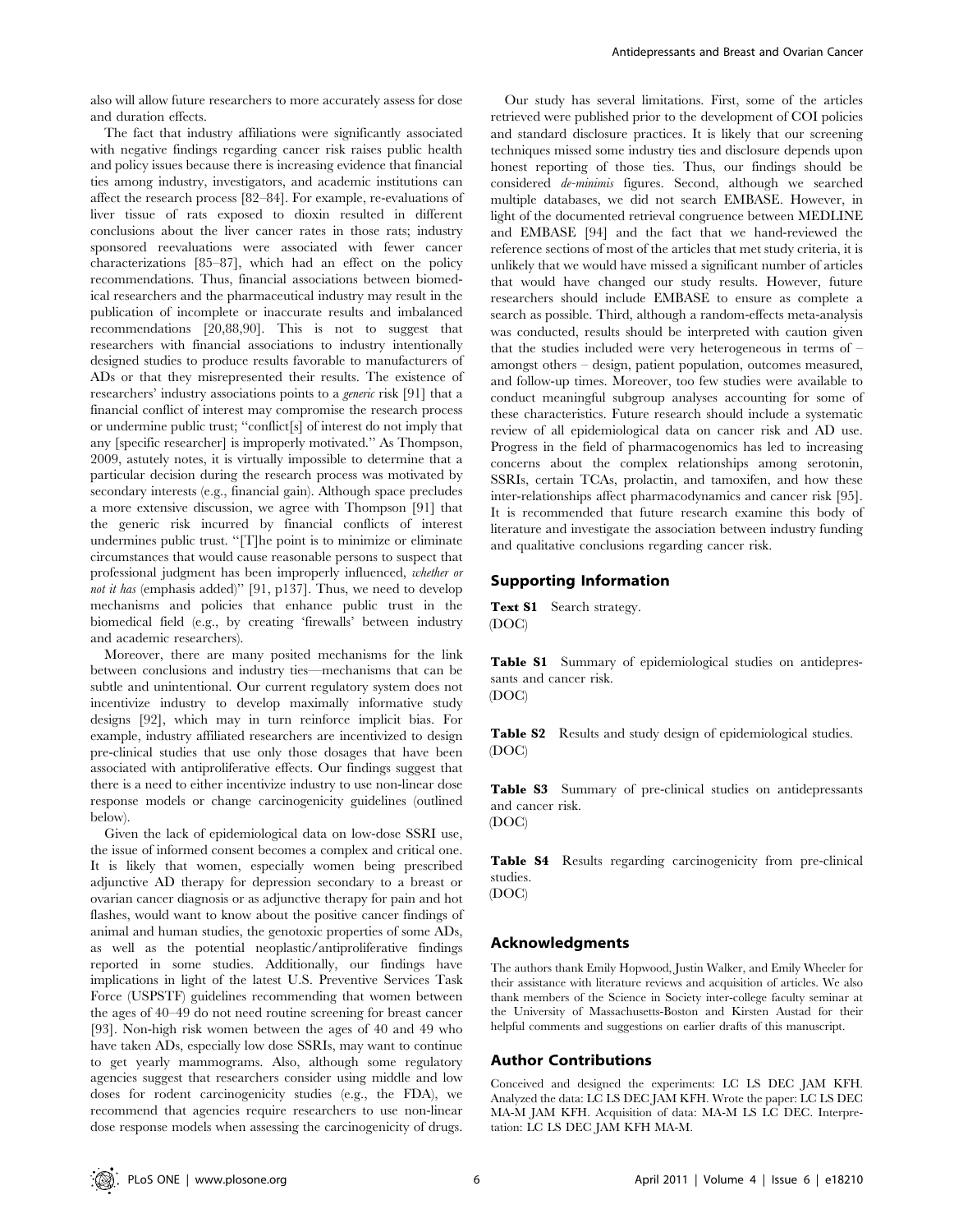#### References

- 1. Cotterchio M, Kreiger N, Darlington G, Steingart A (2000) Antidepressant medication and breast cancer risk. Am J Epidemiol 151: 951–957.
- 2. Kelly JP, Rosenberg L, Rao RS, Palmer JR, Shapiro S (1998) Is use of antidepressants associated with the occurrence of breast cancer? Am J Epidemiol 147(Suppl): S69.
- 3. Steingart AB, Cotterchio M (1995) Do antidepressants cause, promote, or inhibit cancers? J Clin Epidemiol 48(11): 1407–1412.
- 4. Harlow BL, Cramer DW (1995) Self-reported use of antidepressants or benzodiazepine tranquilizers and risk of epithelial ovarian cancer: evidence from two combined case-control studies. Cancer Causes Control 6(2): 130–134.
- 5. Brandes LJ, Arron RJ, Bogdanovic RP, Tong J, Zaborniak CLF, et al. (1992) Stimulation of malignant growth in rodents by antidepressant drugs at clinically relevant doses. Cancer Res 52: 3796–3800.
- 6. Iishi H, Tatsuta M, Miyako B, Taniguchi H (1993) Enhancement by the tricyclic antidepressant, desipramine, of experimental carcinogenesis in rat colon induced by azoxymethane. Carcinogenesis 14(9): 1837–1840.
- 7. Yank V, Rennie D, Bero LA (2007) Financial ties and concordance between results and conclusions in meta-analyses: retrospective cohort study. BMJ 335(7631): 1202–1205.
- 8. National Cancer Institute Surveillance and Epidemiology and End Results. Cancer Facts Sheets. Surveillance and Epidemiology and End Results (SEER). http://seer.cancer.gov/statfacts/html/breast.html. Accessed October 23, 2009.
- 9. American Cancer Society. Cancer: Basic Facts. American Cancer Society. http://www.cancer.org/downloads/STT/2008CAFFfinalsecured.pdf. Accessed October 23, 2009.
- 10. Olfson M, Marcus SC (2009) National patterns in antidepressant medication treatment. Arch Gen Psychiatry 66(8): 848–856.
- 11. American Psychiatric Association (2000) Diagnostic and statistical manual of mental disorders: DSM-IV-TR. 4th ed. Text rev. Washington, DC: Author. 943 p.
- 12. Roberts H (2007) Managing the menopause. BMJ 334(7596): 736–741.
- 13. Hilakivi-Clarke L, Wright A, Lippman ME (1993) DMBA-induced mammary tumor growth in rats exhibiting increased or decreased ability to cope with stress due to early postnatal handling or antidepressant treatment. Physiol Behav 54(2): 229–236.
- 14. Spina E, Santoro V, D'Arrigo C (2008) Clinically relevant pharmacokinetic drug interactions with second-generation antidepressants: an update. Clin Ther 30(7): 1206–1227.
- 15. Aubert RE, Stanek EJ, Yao J, Teagarden JR, Subar M, et al. (2009) Risk of breast cancer recurrence in women initiating tamoxifen with CYP2D6 inhibitors. J Clin Oncol 27(18s): cra508.
- 16. Danielson DA, Jick H, Hunter JR, Stergachis A, Madsen S (1982) Nonestrogenic drugs and breast cancer. Am J Epidemiol 116(2): 329–332.
- 17. Wang PS, Walker AM, Tsuang MT, Orav EJ, Levin R, et al. (2001) Antidepressant use and the risk of breast cancer: a non-association. J Clin Epidemiol 54(7): 728–734.
- 18. Dublin S, Rossing MA, Heckbert SR, Goff BA, Weiss NA (2002) Risk of epithelial ovarian cancer in relation to use of antidepressants, benzodiazepines, and other centrally acting medications. Cancer Causes Control 13(1): 35–45.
- 19. Friedberg M, Saffran B, Stinson TJ, Nelson W, Bennett CL (1999) Evaluation of conflict of interest in economic analyses of new drugs used in oncology. JAMA 282(15): 1453–1457.
- 20. Angell M (2004) The truth about drug companies: how they deceive us and what to do about it. New York: Random House. 336 p.
- 21. Stelfox HT, Chua G, O'Rourke K, Detsky AS (1998) Conflict of interest in the debate over calcium-channel antagonists. N Engl J Med 338: 101–106.
- 22. Heres S, Davis J, Maino K, Jetzinger E, Kissling W, et al. (2006) Why olanzapine beats risperidone, risperidone beats quetiapine, and quetiapine beats olanzapine: an exploratory analysis of head-to-head comparison studies of second-generation antipsychotics. Am J Psychiatry 163(2): 185–194.
- 23. Lawlor DA, Jüni P, Ebrahim E, Egger M (2003) Systematic review of the epidemiologic and trial evidence of an association between antidepressant medication and breast cancer. J Clin Epidemiol 56(2): 155–163.
- 24. Steingart A, Cotterchio M, Kreiger N, Sloan M (2003) Antidepressant medication use and breast cancer risk: a case-control study. Int J Epidemiol 32(6): 961–966.
- 25. Chien C, Li CI, Heckbert SR, Malone KE, Boudreau DM, et al. (2006) Antidepressant use and breast cancer risk. Breast Cancer Res Treat 95(2): 131–140.
- 26. Coogan PF, Rosenberg L, Palmer JR, Strom BL, Stolley PD, et al. (2000) Risk of ovarian cancer according to use of antidepressants, phenothiazines, and benzodiazepines. Cancer Causes Control 11(9): 839–845.
- 27. Coogan PF, Palmer JR, Strom BL, Rosenberg L (2005) Use of selective serotonin reuptake inhibitors and the risk of breast cancer. Am J Epidemiol 162(9): 835–838.
- 28. Coogan PF, Strom BL, Rosenberg L (2008) SSRI use and breast cancer risk by hormone receptor status. Breast Cancer Res Treat 109(3): 527–531.
- 29. Dalton SO, Johansen C, Mellemkjaer L, Sorensen HT, McLaughlin JK, et al. (2000) Antidepressant medications and risk for cancer. Epidemiology 11(2): 171–176.
- 30. González-Pérez A, García Rodríguez LA (2005) Breast cancer risk among users of antidepressant medications. Epidemiology 16(1): 101–105.
- 31. Haque R, Enger SM, Chen W, Petitti DB (2005) Breast cancer risk in a large cohort of female antidepressant medication users. Cancer Lett 221(1): 61–65.
- 32. Harlow BL, Cramer DW, Baron JA, Titus-Ernstoff L, Greenberg ER (1998) Psychotropic medication use and risk of epithelial ovarian cancer. Cancer Epidemiol Biomarkers Prev 7(8): 697–702.
- 33. Kato I, Zeleniuch-Jacquotte A, Toniolo PG, Akhmedkhanov A, Koenig K, et al. (2000) Psychotropic medication use and risk of hormone related cancers: the New York University Women's Health Study. J Pub Health Med 22(2): 155–160.
- 34. Moorman PG, Grubber JM, Millikan RC, Newman B (2003) Antidepressant medications and their association with invasive breast cancer and carcinoma in situ of the breast. Epidemiology 14(3): 307–314.
- 35. Moorman PG, Berchuck A, Calingaert B, Halabi S, Schildkraut JM (2005) Antidepressant medication use and risk of ovarian cancer. Obstet Gynecol 105(4): 725–730.
- 36. Sharpe CR, Collet J-P, Belzile E, Hanley JA, Boivin J-F (2002) The effects of tricyclic antidepressants on breast cancer risk. Br J Cancer 86(1): 92–97.
- 37. Tamim H, Boivin J-F, Hanley J, Stang MR, Collet J-P (2006) Risk of breast cancer in association with exposure to two different groups of tricyclic antidepressants. Pharmacoepidemiol Drug Saf 15(10): 689–697.
- 38. Wallace RB, Sherman BM, Bean JA (1982) A case-control study of breast cancer and psychotropic drug use. Oncology 39(5): 279–283.
- 39. Weiss SR, McFarland BH, Burkhart GA, Ho PT (1998) Cancer recurrences and secondary primary cancers after use of antihistamines or antidepressants. Clin Pharmacol Ther 63(5): 594–599.
- 40. Wernli KJ, Hampton JM, Trentham-Dietz A, Newcomb PA (2009) Antidepressant medication use and breast cancer risk. Pharmacoepidemiol Drug Saf 18(4): 284–290.
- 41. Haukka J, Sankila R, Klaukka T, Lonnqvist J, Niskanen L, et al. (2010) Incidence of cancer and antidepressant medication: record linkage study. Int J Cancer 126(1): 285–296.
- 42. Davis S, Mirick DK (2007) Medication use and the risk of breast cancer. Eur J Epidemiol 22(5): 319–325.
- 43. Fulton-Kehoe D, Rossing MA, Rutter C, Mandelson MT, Weiss NS (2006) Use of antidepressant medications in relation to the incidence of breast cancer. Br J Cancer 94(7): 1071–1078.
- 44. DerSimonian R, Laird N (1986) Meta-analysis in clinical trials. Control Clin Trials 7(3): 177–188.
- 45. Abdul M, Logothetis CJ, Hoosein NM (1995) Growth-inhibitory effects of serotonin uptake inhibitors on human prostate carcinoma cell lines. J Urol 154(1): 247–250.
- 46. Basso AM, Depiante-Depaoli M, Molina VA (1992) Chronic variable stress facilitates tumoral growth: reversal by imipramine administration. Life Sci 50(23): 1789–1796.
- 47. Bendele RA, Adams ER, Hoffman WP, Gries CL, Morton DM (1992) Carcinogenicity studies of fluoxetine hydrochloride in rats and mice. Cancer Res 52: 6931–6935.
- 48. Brambilla G, Cavanna M, Faggin P, Pino A, Robbiano L, et al. (1982) Genotoxic activity of five antidepressant hydrazines in a battery of in vivo and in vitro short-term tests. J Toxicol Environ Health 9(2): 287–303.
- 49. Clayson DB, Biancifiori C, Milia U, Santilli FEG (1965) The induction of pulmonary tumors in BALB/c/Cb/Se mice by derivatives of hydrazine. In: Severi L, ed. Lung tumours in animals: Proceedings of the third quadrennial conference on cancer. Perugia: Division of Cancer Research. pp 869–80.
- 50. Frick LR, Palumbo ML, Zappia MP, Brocco MA, Cremaschi GA, et al. (2008) Inhibitory effect of fluoxetine on lymphoma growth through the modulation of antitumor T-cell response by serotonin-dependent and independent mechanisms. Biochem Pharmacol 75(9): 1817–1826.
- 51. Gil-Ad I, Zolokov A, Lomnitski L, Taler M, Bar M, et al. (2008) Evaluation of the potential anti-cancer activity of the antidepressant sertraline in human colon cancer cell lines and in colorectal cancer-xenografted mice. Int J Oncol 33(2): 277–286.
- 52. Jia L, Shang Y-Y, Li Y-Y (2008) Effect of antidepressants on body weight, ethology and tumor growth of human pancreatic carcinoma xenografts in nude mice. World J Gastroenterol 14(27): 4377–4382.
- 53. Kelvin AS, Mitchell ID, White DJ (1989) General and genetic toxicology of paroxetine. Acta Psychiatr Scand Suppl 350: 34–36.
- 54. Merry S, Hamilton TG, Flanigan P, Freshney RI, Kaye SB (1991) Circumvention of pleiotropic drug resistance in subcutaneous tumours in vivo with verapamil and clomipramine. Eur J Cancer 27(1): 31–4.
- 55. Sauter C (1989) Cytostatic activity of commonly used tricyclic antidepressants. Oncology 46(3): 155–157.
- 56. Serafeim A, Holder MJ, Grafton G, Chamba A, Drayson MT, et al. (2003) Selective serotonin reuptake inhibitors directly signal for apoptosis in biopsy-like Burkitt lymphoma cells. Blood 101(8): 3212–3219.
- 57. Shoyab M, Todaro GJ, Tallman JF (1982) Chlorpromazine and related antipsychotic tricyclic compounds competitively inhibit the interaction between tumor-promoting phorbol esters and their specific receptors. Cancer Lett 16(2): 171–177.
- 58. Slamon ND, Ward TH, Butler J, Pentreath VW (2001) Assessment of DNA damage in C6 glioma cells after antidepressant treatment using an alkaline comet assay. Arch Toxicol 75(4): 243–250.